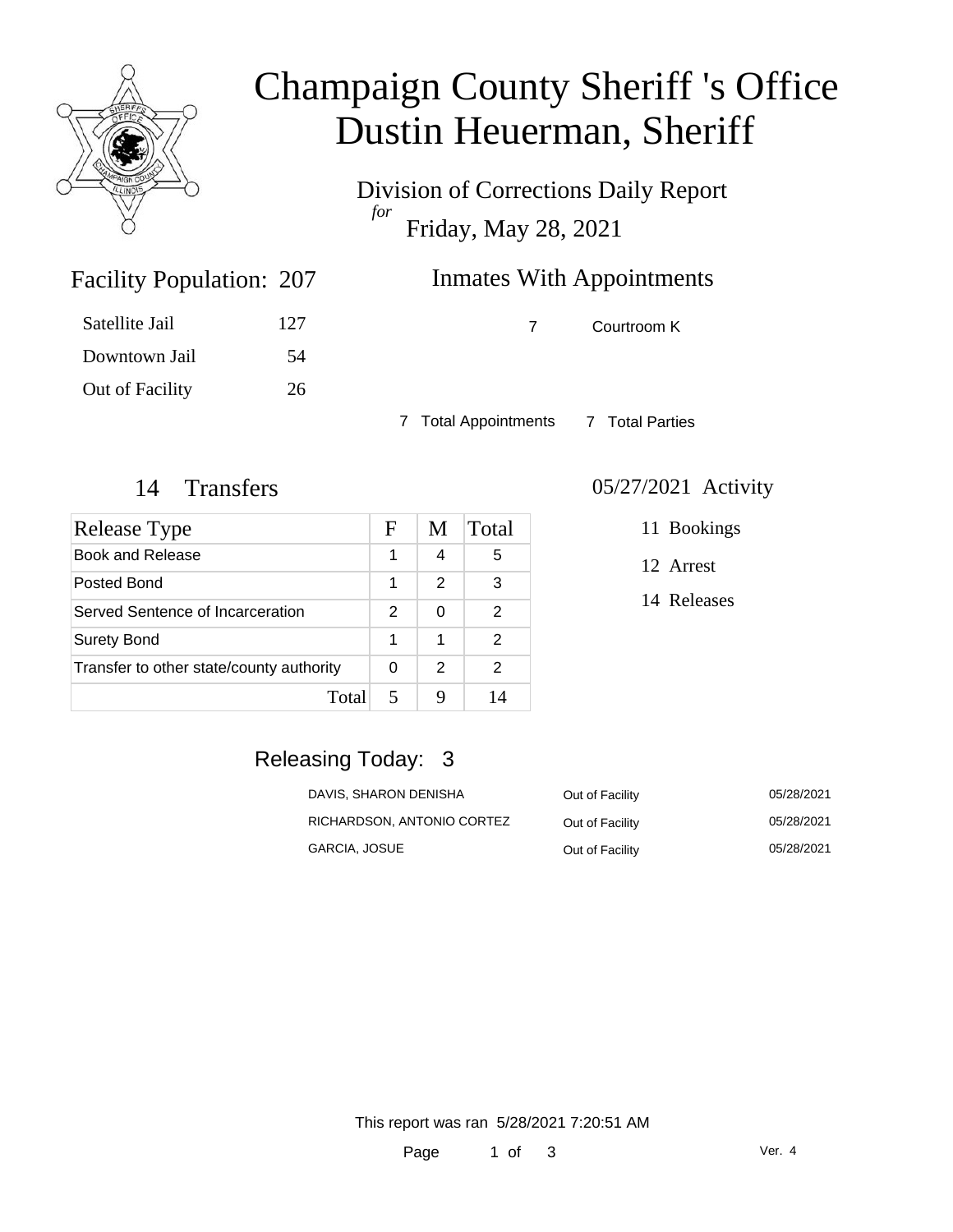

# Champaign County Sheriff 's Office Dustin Heuerman, Sheriff

Division of Corrections Daily Report *for* Friday, May 28, 2021

| <b>Custody Status Count</b> |  |
|-----------------------------|--|
|-----------------------------|--|

- Electronic Home Dentention 23
	- Felony Arraignment 2
	- Felony Pre-Sentence 6
		- Felony Pre-Trial 122
	- Felony Sentenced CCSO 1
	- Felony Sentenced IDOC 29
	- Felony Sentenced Other 2
- Misdemeanor Arraignment 3
	- Misdemeanor Other 1
	- Misdemeanor Pre-Trial 7
		- Petition to Revoke 3
		- Remanded to DHS 5
		- Traffic Arraignment 1
	- Traffic Sentenced CCSO 2
		- Total 207

This report was ran 5/28/2021 7:20:51 AM